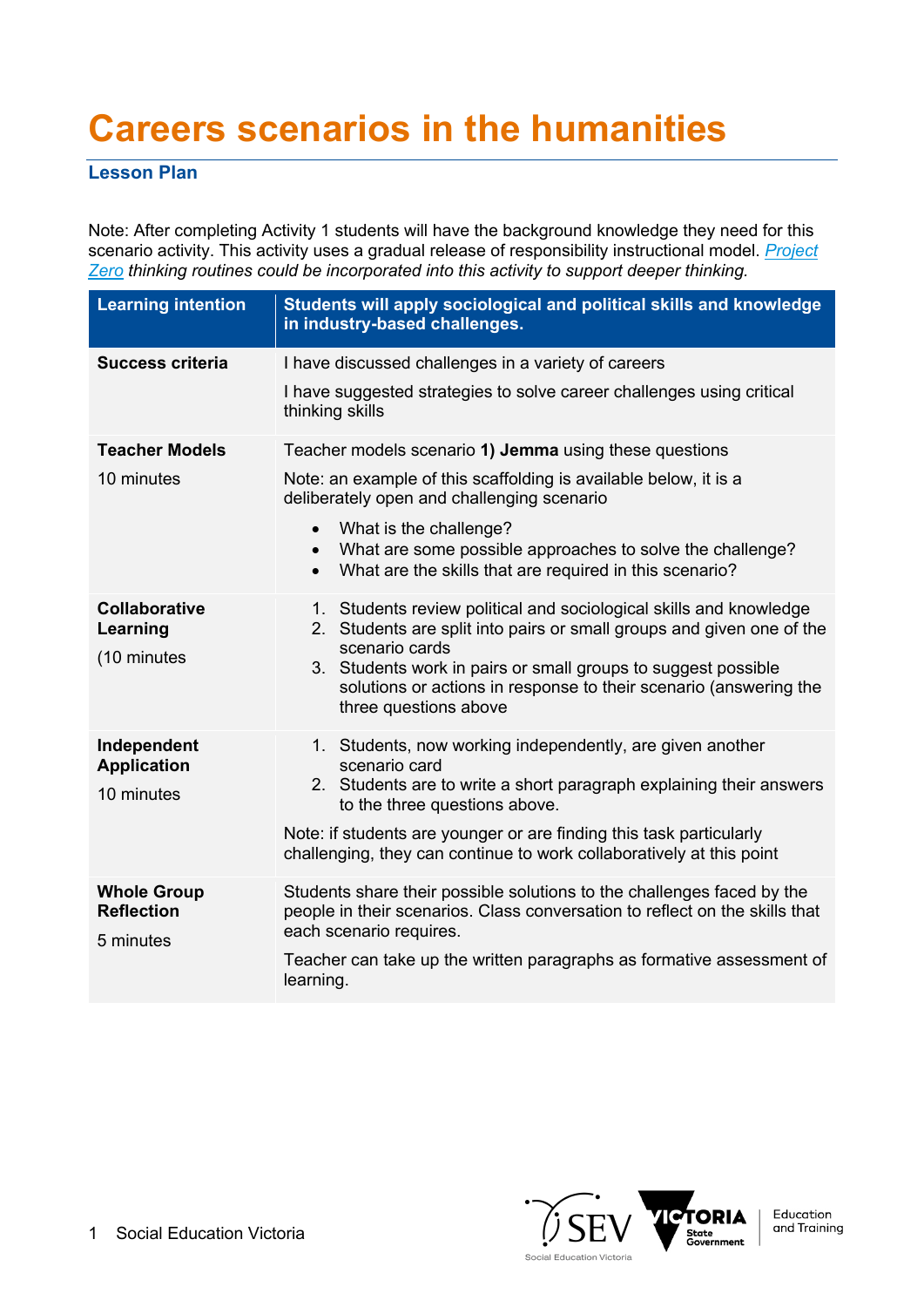| <b>Scenario Cards</b> |                                                                                                                                                                                                                                                                                                                                                |
|-----------------------|------------------------------------------------------------------------------------------------------------------------------------------------------------------------------------------------------------------------------------------------------------------------------------------------------------------------------------------------|
| 1) Jemma              | You are a builder's apprentice on a worksite and there is<br>a practice on the job that you believe is unsafe. Your<br>supervisor is sure that it will be fine but you're still<br>worried. You've completed your occupational health and<br>safety (OHS) training which is clear about the safety<br>requirements of the job. What do you do? |
| 2) Nish               | You are a journalist, and you are covering a story about<br>a possibly corrupt local Member of Parliament (MP) but<br>you are getting very different information from your<br>sources – one is a friend of the MP and another is from<br>a different political party - what do you do?                                                         |
| 3) Yuka               | You are a teacher planning your lessons for your Year<br>12s, there is so much to learn but you only have three<br>weeks to teach it, how might you decide which topics to<br>spend more time on?                                                                                                                                              |
| 4) Kobe               | You are a scientist working in medical research and you<br>have done two out of three trials to prove your new<br>therapy works. However, research funding is running<br>out. What might you need to do to try to secure more<br>funding so you can continue your amazing work?                                                                |
| 5) Frankie            | You are a personal trainer who helps people to get fit<br>and strong. Due to the pandemic, there are lots of rules<br>and regulations that you need to follow about numbers<br>of people, vaccination status and social distancing. You<br>don't know how you are going to reopen your business<br>- what do you do?                           |
| 6) Jackson            | You manage a restaurant and oversee ordering all sorts<br>of supplies. You know that disposable coffee cups are<br>bad for the environment but every single packaging<br>company brags about their cups are the best<br>environmental choice - How do you solve this<br>challenge?                                                             |

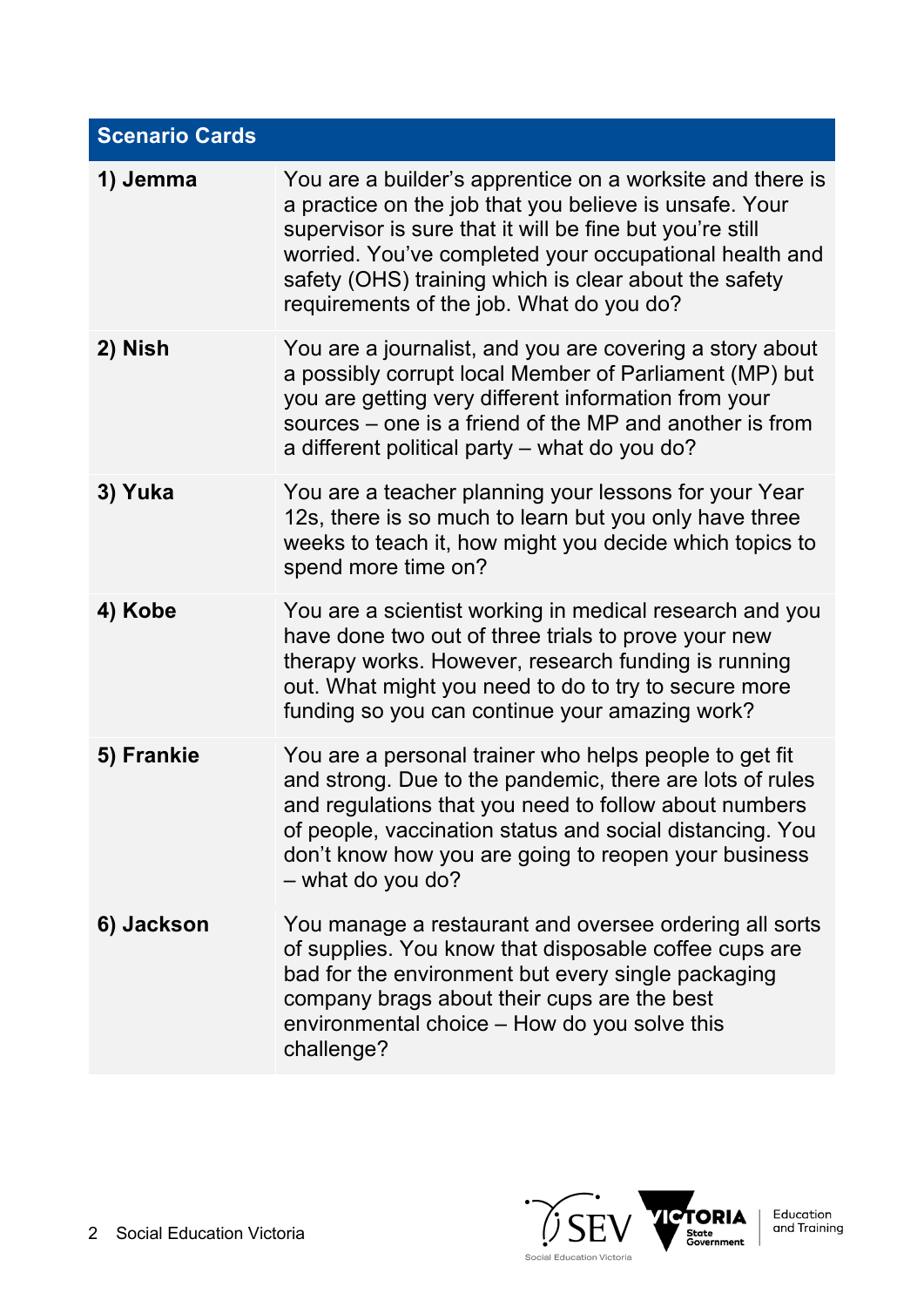### **Indicative curriculum links**

#### Level 9/10 Civics and Citizenship

*Students evaluate a range of factors that sustain democratic societies and analyse ways they can be active and informed citizens in different contexts, taking into account multiple perspectives and ambiguities.*

Level 7/8 Civics and Citizenship

*Students identify the importance of shared values, explain different points of view and explain the diverse nature of Australian society.*

#### **Modelled example for Scenario 1) Jemma**

1. What is the challenge?

*The challenge is that something unsafe is happening at Jemma's work.*

#### 2. What are some possible approaches to solve the challenge?

*Jemma can gather some more information, make sure she knows the processes for safety at her workplace and escalate the issue to the OHS officer on the job.*

3. What are the skills that are required in this scenario?

*Jemma needs to be able to question the situation, weigh up competing information and also present her perspective to other people on the worksite. – some ideas for these steps are provided below*.

**Step 1: questioning** – how can Jemma find out more information?

- can Jemma check the OHS documents
- can she ask another person on site to gain more information?
- Who is the OHS officer?
- What does she know about this?
- How urgent is this issue? is it something that is potentially unsafe now?

**Step 2: evaluating evidence** – what are the strengths and weakness of this evidence?

- Jemma suspects that this practice is unsafe but really wanted to check
- The OHS documents confirm her thinking about this practice
- The supervisor might not be aware of all the safety guidelines and might be rushed or mistaken

**Step 3: using evidence to support a perspective** – what are the strengths and weakness of this evidence?

• Jemma speaks to the OHS officer and gives them a clear picture of the situation.

Outcome

• The managers of the worksite make some changes to make the situation safer.